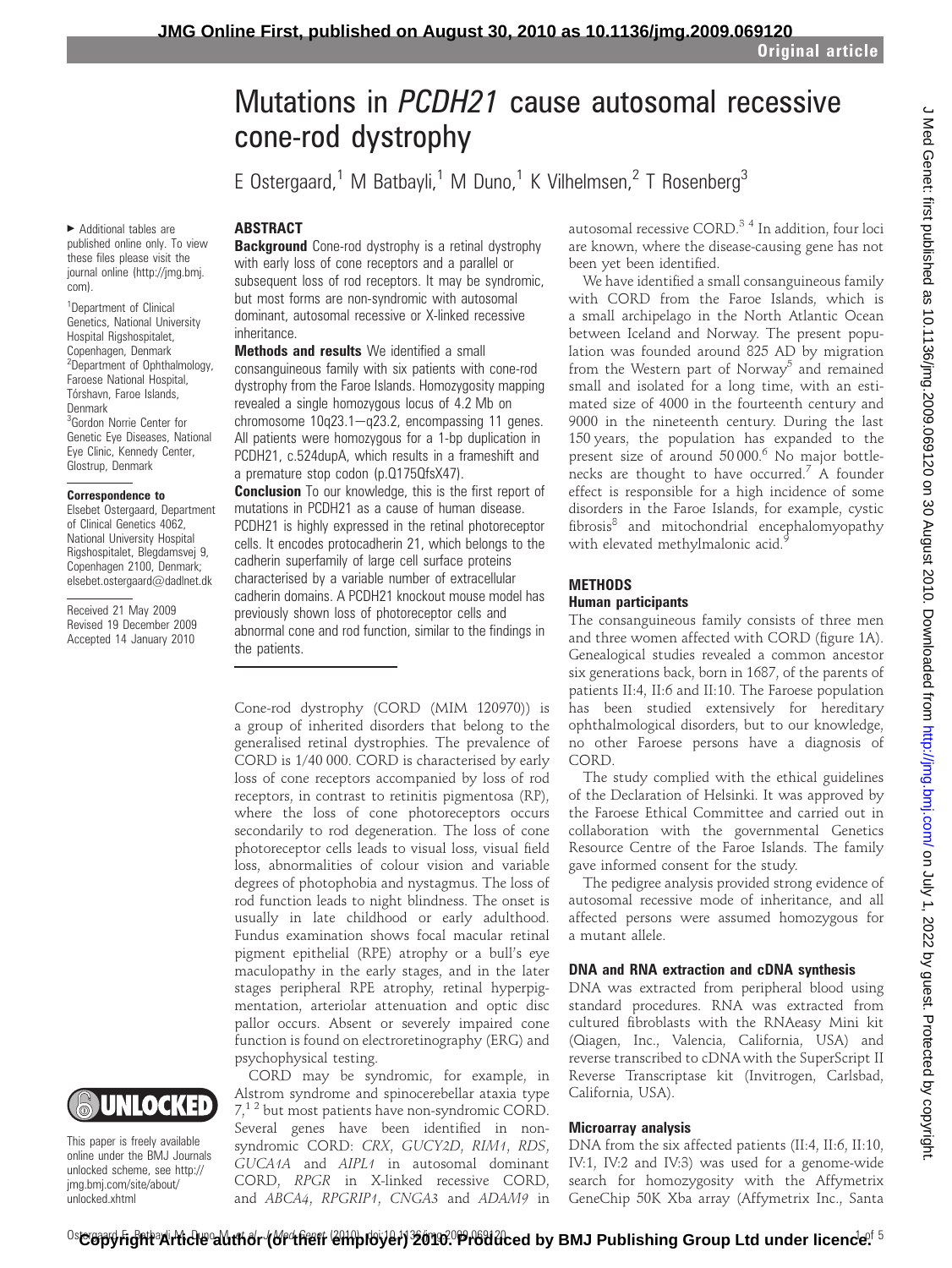**Figure 1** Pedigree of the family with CORD, linkage analysis, genes in the candidate region and mutation analysis of PCDH21. (A) Pedigree of the consanguineous family with a PCDH21 mutation. Filled symbols are homozygous affected individuals, halffilled symbols are heterozygous carriers. (B) Results of the parametric multipoint linkage analysis using Genehunter software, which shows a single significant peak on chromosome 10, with a LOD score of 3.1. (C) The 11 genes in the candidate region on chromosome  $10q23.1 - 23.2$ . (D) Mutation analysis of PCDH21 shows the homozygous c.524dupA mutation (left), a heterozygous carrier (middle) and the wild-type (right). (E) Analysis of cDNA from fibroblasts from a homozygous patient shows that the mutation results in a frameshift (top). Wild-type is shown for comparison (bottom).



Clara, California, USA). In brief, 250 ng of DNAwas digested with the restriction enzyme XbaI, mixed with Xba adapters and ligated with the T4 DNA ligase. The ligated DNA was PCR-amplified in four PCRs, pooled and purified. The purified PCR product was fragmented with DNase I and end-labelled with biotin. The samples were hybridised to an array for 18 h in a hybridisation oven. The array was washed, stained and scanned with an Affymetrix GeneChip scanner 3000. Affymetrix software was used to analyse the data, which were exported to an Excel file.

### Linkage analysis

Multipoint parametric linkage analysis was performed with the GeneHunter program on the EasyLINKAGE V.5.08 plus platform.<sup>10</sup> An autosomal recessive mode of inheritance with complete penetrance was assumed, and the disease allele frequency was set at 0.001.

### Mutation analysis

PCR was performed with the Promega kit and the following conditions: 0.2 mM dNTPs,  $1 \times$  buffer, 1.5 mM MgCl<sub>2</sub>, 0.5 mM of each primer, 10 ng template and 1.5 U polymerase in a total volume of 50  $\mu$ l. The PCR program was 94 C for 2 min, 35 cycles of denaturing at 94°C for 30 s, annealing at 60°C for 30 s and extension at  $72^{\circ}$ C for 30 s and a final extension step of  $72^{\circ}$ C for 7 min. Primer sequences are available on request.

Sequencing was performed with ABI Big Dye Terminator v. 1.1 Cycle Sequencing Kit (Applied Biosystems, Foster City, California, USA). The sequencing reactions were vacuum-purified with the Montage Seq96 Sequencing Reaction Cleanup Kit (Millipore SA, SaintQuentin, France) and analysed on an ABI 3130xl Gene Analyzer (Applied Biosystems).

The data were analysed with Sequencing Analysis Software V.5.2 from Applied Biosystems, and mutation screening was performed using Mutation Surveyor V.3.1 Software (SoftGenetics).

# RESULTS

### Clinical findings

The three oldest affected siblings (patients II:4, II:6 and II:10) reported decreased vision from around age 17 years. In addition to CORD, two of the patients (patients IV:1 and IV:3) had oculocutaneous albinism, which caused nystagmus and reduced visual acuity from early infancy. The genetic background for their albinism is unknown, but no mutations were found by sequencing TYR and OCA2. Patient IV:2 denied visual difficulty in daylight when examined at the age of 15. He had, however, always had difficulties with nighttime orientation. Patient II:10 complained of impaired vision at night and of delayed adaptation to sudden changes in light intensity.

Visual acuity varied between 0.67 and 0.02 (table 1). In patient II:4, large inter-ocular differences in visual acuity were observed due to a large scar in the left macula, which was likely caused by a foetal toxoplasmosis infection. The inter-ocular difference in visual acuity in patient II:10 was explained by a left-sided squint in childhood.

Retinal examination showed both central and peripheral pigment abnormalities (figure 2). The foveal changes consisted of irregular pigmentation and atrophy of the RPE with a horizontal oval-shaped or ill-defined "moth-eaten" appearance. In patient IV:2, the foveal regions had an extensive sheen. In the two patients with oculocutaneous albinism (patients IV:1 and IV:3), the changes in the foveal regions were less obvious due to the scarcity of pigment. The peripheral pigment disturbances included diffuse RPE atrophy and black hyperpigmentations of polymorphic shape, some of which were filiform and sheeted the vessels. The amount of pigmentation varied considerably among patients of the same age but showed some correlation to the extent of visual field constriction. In the oldest patients, the optic discs looked moderately atrophic, and the retinal vessels were universally constricted.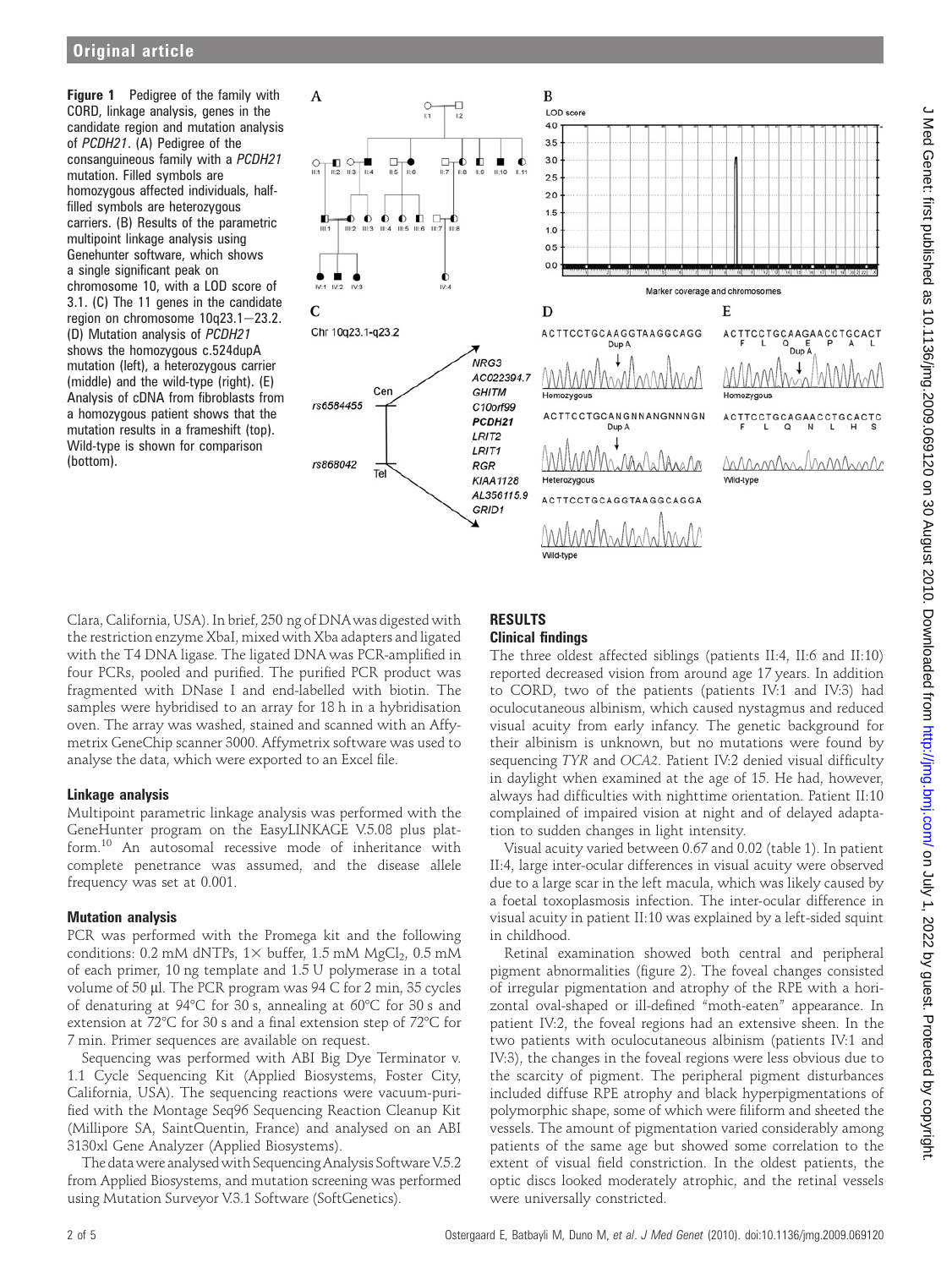| <b>Patient</b> | Age at<br>examination<br>(years) | Sex | <b>Visual</b><br>acuity<br>(right/left) | <b>Refraction (right/left)</b>                                | ERG (right eye)<br>cone response*<br>(amplitude (µV)/implicit)<br>time (ms)) | ERG (right eye) rod<br>response* b-wave<br>$\langle$ amplitude $\langle \mu V \rangle /$<br>implicit time (ms)) | <b>ERG</b> (right eye) cone-rod<br>response* a-b-wave<br>$\langle$ amplitude $\langle \mu V \rangle$ /implicit<br>time (ms) |
|----------------|----------------------------------|-----|-----------------------------------------|---------------------------------------------------------------|------------------------------------------------------------------------------|-----------------------------------------------------------------------------------------------------------------|-----------------------------------------------------------------------------------------------------------------------------|
| II:4           | 29                               | M   | 0.67/0.02                               | $-3.00/-3.00$                                                 | No response                                                                  | No response                                                                                                     | No response                                                                                                                 |
| II:6           | 36                               |     | 0.10/0.10                               | $-2.25-1.50\times25^{\circ}/-2.50-1.00\times0^{\circ}$        | 10/42                                                                        | 132/80                                                                                                          | 140/62                                                                                                                      |
| II:10          | 37                               | M   | 0.60/0.10                               | 0.00/0.00                                                     | 16/40                                                                        | No response                                                                                                     | 89/59                                                                                                                       |
| IV:1           |                                  |     | 0.08/0.08                               | $5.50 - 3.00 \times 5^{\circ}/4.50 - 2.50 \times 170^{\circ}$ | 44/39                                                                        | 206/112                                                                                                         | 280/66                                                                                                                      |
| IV:2           | 17                               | M   | 0.16/0.67                               | 0.00/0.00                                                     | No response                                                                  | No response                                                                                                     | No response                                                                                                                 |
| IV:3           | 1/2                              |     | 0.20/0.20                               | $4.50 - 1.50 \times 0^{\circ}/4.50 - 1.50 \times 0^{\circ}$   | 55/32                                                                        | No response                                                                                                     | 165/56                                                                                                                      |

\*ERG normal values. Cone scotopic flicker response: amplitude median 94 µV, range 53-145 µV (5-95%), implicit time median 29.0 ms, range 27.0-34.0 ms (5-95%). Rod low-intensity flash response: b-wave amplitude median 210 μV, range 124–302 μV (5–95%), implicit time median 103.0 ms, range 81.0–123.0 ms (5–95%). Cone-rod high-intensity flash response: a–b-<br>wave amplitude median 427 μV, range 285–67

Visual field measurements with a large object showed considerable variation; patient II:4 had only narrow peripheral remnants left in the lower visual fields and a paracentral preserved island of 10°, whereas patients II:6 and II:10 had normal or slightly constricted outer field limits. In patient II:6, a central scotoma measuring  $5^{\circ}$  was found. The smallest test objects revealed concentric constriction in patients IV:1 and IV:2. Colour vision was severely impaired in the two patients tested (patients II:6 and II:10 at ages 36 and 38 years, respectively). Dark adaptation was tested in two patients (patients II:10 and IV:2 at ages 38 and 15 years, respectively). It showed a monophasic and protracted course, with only a slight elevation of the final threshold of  $0.5-1$  log unit in patient II:10 (figure 3).

The ERG of patient II:10 showed severely reduced amplitudes and prolonged photopic implicit times (table 1). Patient IV:1 had normal amplitudes at the age of 2 years but prolonged cone implicit times. Eight years later, the ERG showed absent response to low-intensity stimuli and a 50% reduction in the response to high-intensity flash. In patient IV:2, the ERG response was absent at age 17 years.

Patients II:6 and II:10 reported normal smell sense.

### Mapping of a gene for CORD to chromosome 10

A frequent cause of CORD is mutations in ABCA4, and we, therefore, analysed the SNP data for linkage to ABCA4. Assuming autosomal recessive inheritance and a homozygous or compound heterozygous mutation, we did not find evidence of linkage to ABCA4 (see online supplementary table 1).

Genome-wide analysis of SNP data for homozygosity revealed a single homozygous region on chromosome 10q23.1-q23.2 (see online supplementary table 2); a significant LOD score of 3.1 was found by multipoint linkage analysis (figure 1B). The



Figure 2 Fundus pictures of the right eye. (A) Diffuse atrophy of the retinal pigment epithelium (RPE) and extensive sheen in the macular region (patient II:4). (B) Numerous, polymorphic, intraretinal hyperpigmentations in the upper temporal midperiphery (patient II:4). (C) Irregular foveal degeneration and normal arteriolar caliber (patient II:6). (D) Irregular RPE atrophy in the macular region, attenuated arterioles and paleness of the optic nerve head (patient II:10). (E) Albinotic fundus masking the macular changes (patient IV:1). (F) Foveal atrophy and attenuated arterioles (patient IV:2).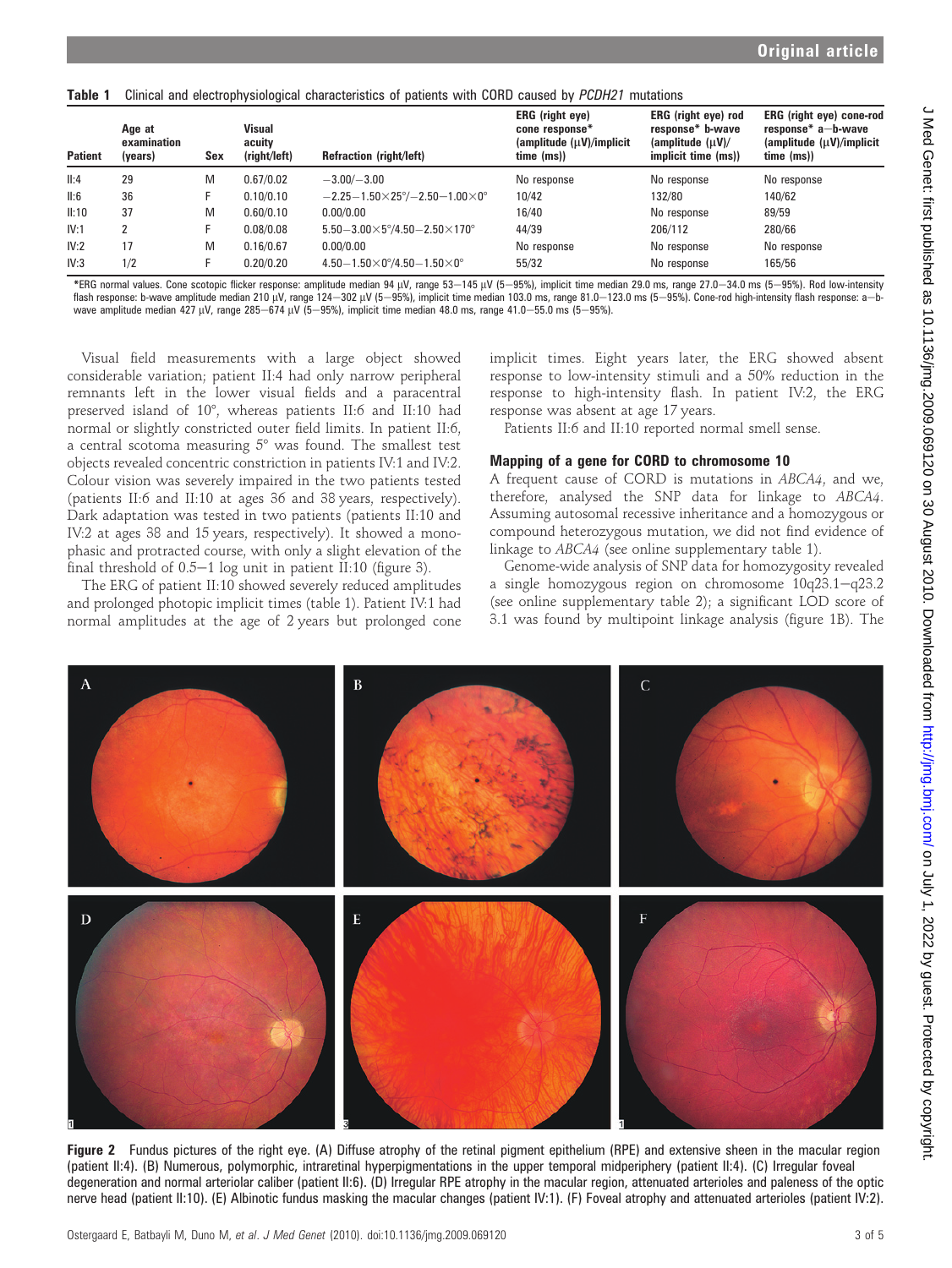

Figure 3 Dark adaptation in patients with CORD due to PCDH21 mutations. The dark adaptation curves in patients II:10 and IV:2 show a protracted initial phase and an absent mesopic break, resulting in a monophasic, straightened course compared to the normal diphasic course.

linkage interval had a size of 4.2 Mb and was flanked by the heterozygous markers rs6584455 and rs868042 (figure 1C).

The region encompasses 11 genes, of which three were candidate genes: RGR, which had previously been shown to cause autosomal recessive retinitis pigmentosa in humans, LRIT<sub>1</sub>, which is highly expressed in retina, and PCDH21, where a knockout mouse model had shown loss of cone and rod photoreceptor cells. $11-13$ 

### Screening of candidate genes

No mutations were found in RGR or LRIT1. Sequencing of PCDH21 revealed a 1 bp insertion, c.524dupA (figure 1D). The six patients were homozygous for the mutation, and 12 family members were heterozygous carriers (figure 1A). Individuals II:1 and II:3 did not carry the mutation; no DNA was available from the remaining family members.

The 1 bp duplication is expected to cause a frameshift resulting in a premature stop codon (p.Q175QfsX47), which was confirmed by analysis of cDNA from fibroblasts (figure 1E).

Screening of 159 anonymous Faroese controls for the mutation revealed three heterozygous carriers, corresponding to a carrier frequency of 1.9%. None of the controls were homozygous for the mutation.

### **DISCUSSION**

To our knowledge, this is the first report of mutations in PCDH21 as a cause of human disease. In a previous study, two heterozygous missense mutations were found in three patients with autosomal recessive RP, but a second mutation was not found; hence, the pathogenicity of the mutations is unclear.<sup>14</sup>

The PCDH21 mutation was identified in a small consanguineous family from the Faroe Islands, and a carrier frequency of 1:53 (1.9%) was found. A high carrier frequency is found in other disorders in the Faroe Islands that are caused by founder mutations, for example cystic fibrosis (1:24) and mitochondrial encephalomyopathy with elevated methylmalonic acid  $(1:33)$ .<sup>89</sup>

PCDH21 was identified by Rattner et al by subtractive hybridisation and high-throughput screening in a search for genes specifically expressed in the retina.<sup>13</sup> At the same time, Nakajima et al identified PCDH21 in a search for genes that encode proteins with cadherin domains.<sup>15</sup> PCDH21 is conserved among different vertebrate species but has not been found in

invertebrates. It is a member of the protocadherin family, the largest subgroup within the cadherin superfamily of large cell surface proteins characterised by a variable number of extracellular cadherin domains.<sup>16</sup> The cadherins are involved in calciumdependent cell-cell adhesion and are important in nervous system function.

Cadherin/protocadherin genes have previously been shown to be involved in disorders of the retina: mutations in the protocadherin gene PCDH15 are responsible for Usher syndrome type 1F, and mutations in the cadherin genes CDH23 and CDH3 were shown to cause Usher syndrome type 1D and hypotrichosis with juvenile macular dystrophy, respectively. $17-19$ 

PCDH21 has six predicted cadherin repeats and an intracellular domain, which is not homologous to that of other cadherins. PCDH21 is highly expressed the retina, more specifically in the junction between the inner and outer segments (OS) of rod and cone photoreceptors; the expression is also high in olfactory bulbs, with a lower expression in the septum and olfactory cortex.13 <sup>15</sup> PCDH21 expression is very low or absent in heart, kidney, liver, lung, spleen, testis and skeletal muscle. The photoreceptor OS is a derivative of a non-motile cilium that contains phototransduction proteins organised in a stack of over 1000 discs. The discs are continuously renewed from the base, and the older discs are shedded from the tip. The proteins are synthesised in the inner segment and transported to the OS via the connecting cilium.

PCDH21 undergoes a specific proteolytic cleavage, which releases ectodomain as a soluble fragment. In rds knockout mice, where the OS assembly is disturbed, the proteolytic cleavage is inhibited and full-length PCDH21 accumulates. $^{20}$ 

Mutations in PROM1 have been identified in patients with autosomal recessive RP, and PCDH21 protein has been shown to interact with PROM1 by co-immunoprecipitation studies. $21$ PROM1 is a transmembrane protein associated with plasma membrane protrusions, and it co-localises with PCDH21 to the base of the photoreceptor OS. In transgenic mice expressing human PROM1 with a heterozygous missense mutation, PROM1 and PCDH21 protein was found throughout the photoreceptor layers instead of the normal localisation at the base of the photoreceptor OS. In Pcdh $21^{-/-}$  mice, PROM1 mislocalised throughout the OS. These findings suggest that the interaction between PCDH21 and PROM1 is necessary for both proteins to function normally.

Taken together, these findings suggest that PCDH21 is involved in OS structure and/or assembly but not in phototransduction in rods and cones. This hypothesis is supported by the localisation of PCDH21 to the base of the OS at the earliest stages of differentiation of rods, before other OS proteins, for example, rhodopsin, RP1 and ROM1, are found.<sup>20</sup>

A PCDH21 knockout mouse model showed normal viability and fertility without anatomical or behavioural abnormalities.<sup>13</sup> At age 1 month, the retinas appeared normal, but this was followed by a progressive loss of photoreceptors, and a 50% reduction in the number of photoreceptor cells was observed by age 6 months, which likely is the result of apoptosis. Analysis of photoreceptor electrical signalling showed 2- to 3-fold diminished saturating a-wave amplitude, which reflects rod photoreceptor function, in Pcdh21<sup>-/-</sup> mice compared to Pcdh21<sup>+/+</sup> and Pcdh21<sup>+/-</sup> mice. The saturating amplitude of the cone-driven b-wave response was diminished about twofold in  $Pcdh21^{-/-}$ mice. Electron microscopy showed that in  $Pcdh21^{-/-}$  mice, the OS were shorter with swirls of membranes with imperfectly stacked discs. The inner segments and RPE appeared unaffected. The knockout mouse thus had abnormal cone and rod function,